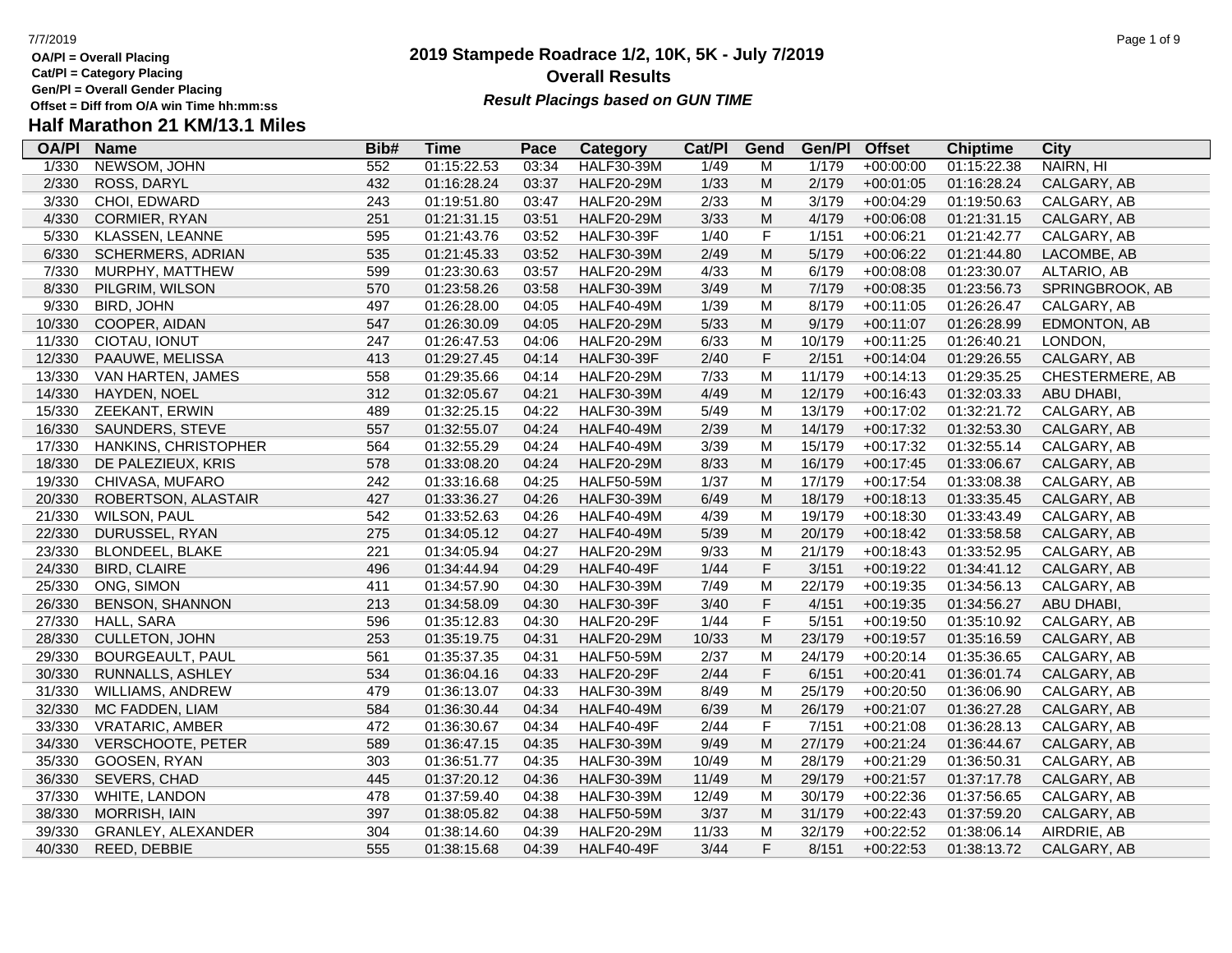- **Cat/Pl = Category Placing**
- **Gen/Pl = Overall Gender Placing**

## **2019 Stampede Roadrace 1/2, 10K, 5K - July 7/2019** 7/7/2019 Page 2 of 9 **Overall Results Result Placings based on GUN TIME**

| <b>OA/PI</b> | <b>Name</b>             | Bib#             | <b>Time</b> | Pace  | Category          | Cat/PI | Gend        | Gen/Pl | <b>Offset</b> | <b>Chiptime</b> | <b>City</b>         |
|--------------|-------------------------|------------------|-------------|-------|-------------------|--------|-------------|--------|---------------|-----------------|---------------------|
| 41/330       | HRYNIUK, WAYNE          | $\overline{318}$ | 01:39:21.19 | 04:42 | <b>HALF50-59M</b> | 4/37   | M           | 33/179 | $+00:23:58$   | 01:39:15.13     | <b>EDSON, AB</b>    |
| 42/330       | <b>BROWN, LAURA</b>     | 500              | 01:39:29.30 | 04:42 | <b>HALF20-29F</b> | 3/44   | F           | 9/151  | $+00:24:06$   | 01:39:26.53     | CALGARY, AB         |
| 43/330       | MOLITOR, RANDY          | 393              | 01:39:46.76 | 04:43 | <b>HALF60-69M</b> | 1/18   | M           | 34/179 | $+00:24:24$   | 01:39:37.33     | AIRDRIE, AB         |
| 44/330       | ONG, RAYMOND            | 529              | 01:39:56.86 | 04:44 | <b>HALF20-29M</b> | 12/33  | M           | 35/179 | $+00:24:34$   | 01:39:53.69     | CALGARY, AB         |
| 45/330       | BELL, JEREMY            | 209              | 01:40:14.65 | 04:45 | <b>HALF20-29M</b> | 13/33  | M           | 36/179 | $+00:24:52$   | 01:40:08.49     | <b>VICTORIA, BC</b> |
| 46/330       | TRAN, SHERRI            | 539              | 01:40:26.65 | 04:45 | <b>HALF30-39F</b> | 4/40   | $\mathsf F$ | 10/151 | $+00:25:04$   | 01:40:24.10     | CALGARY, AB         |
| 47/330       | DELMAR, LINDSAY         | 262              | 01:40:31.31 | 04:45 | <b>HALF20-29F</b> | 4/44   | $\mathsf F$ | 11/151 | $+00:25:08$   | 01:40:28.26     | EDMONTON, AB        |
| 48/330       | KOLBER, RACHEL          | 566              | 01:40:33.68 | 04:45 | <b>HALF40-49F</b> | 4/44   | $\mathsf F$ | 12/151 | $+00:25:11$   | 01:40:30.05     | CALGARY, AB         |
| 49/330       | SUN, YICHUN             | 454              | 01:40:48.24 | 04:46 | <b>HALF40-49F</b> | $5/44$ | $\mathsf F$ | 13/151 | $+00:25:25$   | 01:40:43.82     | CALGARY, AB         |
| 50/330       | <b>BARR, DAVID</b>      | 206              | 01:41:12.57 | 04:47 | <b>HALF50-59M</b> | 5/37   | ${\sf M}$   | 37/179 | $+00:25:50$   | 01:41:09.03     | LUTON,              |
| 51/330       | <b>BENKE, MIKE</b>      | 210              | 01:41:20.31 | 04:48 | <b>HALF30-39M</b> | 13/49  | M           | 38/179 | $+00:25:57$   | 01:41:17.37     | CALGARY, AB         |
| 52/330       | DYMENT, GEOFF           | 506              | 01:42:10.42 | 04:50 | <b>HALF40-49M</b> | 7/39   | M           | 39/179 | $+00:26:47$   | 01:42:10.42     | CALGARY, AB         |
| 53/330       | PENNY, ANN-MARIE        | 416              | 01:42:39.88 | 04:51 | <b>HALF40-49F</b> | 6/44   | $\mathsf F$ | 14/151 | $+00:27:17$   | 01:42:34.82     | CALGARY, AB         |
| 54/330       | KING, STEPHEN           | 342              | 01:42:45.60 | 04:52 | <b>HALF30-39M</b> | 14/49  | ${\sf M}$   | 40/179 | $+00:27:23$   | 01:42:35.31     | CALGARY, AB         |
| 55/330       | <b>SENNETT, MICHAEL</b> | 444              | 01:43:06.04 | 04:53 | <b>HALF50-59M</b> | 6/37   | M           | 41/179 | $+00:27:43$   | 01:43:00.77     | ALTON, HA           |
| 56/330       | ROBICHAUD, LEIGHAM      | 428              | 01:43:08.08 | 04:53 | <b>HALF30-39M</b> | 15/49  | M           | 42/179 | $+00:27:45$   | 01:40:35.61     | CALGARY, AB         |
| 57/330       | DELMAR, LESLEY          | 261              | 01:43:08.15 | 04:53 | <b>HALF50-59F</b> | 1/14   | $\mathsf F$ | 15/151 | $+00:27:45$   | 01:43:05.61     | EDMONTON, AB        |
| 58/330       | SEIDENZ, KARL           | 536              | 01:43:09.01 | 04:53 | <b>HALF50-59M</b> | 7/37   | M           | 43/179 | $+00:27:46$   | 01:43:04.68     | CALGARY, AB         |
| 59/330       | <b>VESIVALO, PETER</b>  | 471              | 01:43:09.60 | 04:53 | <b>HALF50-59M</b> | 8/37   | M           | 44/179 | $+00:27:47$   | 01:43:04.30     | CALGARY, AB         |
| 60/330       | <b>CORBIELL, TY</b>     | 598              | 01:43:36.91 | 04:54 | <b>HALF20-29M</b> | 14/33  | ${\sf M}$   | 45/179 | $+00:28:14$   | 01:43:30.37     | CALGARY, AB         |
| 61/330       | DASKO, JEANETTE         | 255              | 01:43:37.19 | 04:54 | <b>HALF30-39F</b> | 5/40   | $\mathsf F$ | 16/151 | $+00:28:14$   | 01:43:29.77     | CALGARY, AB         |
| 62/330       | RANTA, DUANE            | 533              | 01:43:58.56 | 04:55 | <b>HALF50-59M</b> | 9/37   | M           | 46/179 | $+00:28:36$   | 01:43:51.02     | AIRDRIE, AB         |
| 63/330       | SABOURIN, BENOIT        | 436              | 01:44:10.89 | 04:56 | <b>HALF30-39M</b> | 16/49  | M           | 47/179 | $+00:28:48$   | 01:44:05.44     | CALGARY, AB         |
| 64/330       | DARCY, NOEL             | 563              | 01:44:17.06 | 04:56 | <b>HALF30-39M</b> | 17/49  | M           | 48/179 | $+00:28:54$   | 01:43:52.23     | OLDS, AB            |
| 65/330       | PORTER, KUNIKO          | 593              | 01:44:26.92 | 04:57 | <b>HALF50-59F</b> | 2/14   | $\mathsf F$ | 17/151 | $+00:29:04$   | 01:44:15.29     | HIGH RIVER, AB      |
| 66/330       | COOPER, DAVID           | 502              | 01:44:27.09 | 04:57 | <b>HALF50-59M</b> | 10/37  | ${\sf M}$   | 49/179 | $+00:29:04$   | 01:44:15.60     | OTTAWA, ON          |
| 67/330       | TANG, KENNETH           | 457              | 01:44:37.05 | 04:57 | <b>HALF40-49M</b> | 8/39   | M           | 50/179 | $+00:29:14$   | 01:44:33.43     | CALGARY, AB         |
| 68/330       | HAYWOOD, JODI           | 517              | 01:44:56.03 | 04:58 | <b>HALF40-49F</b> | $7/44$ | $\mathsf F$ | 18/151 | $+00:29:33$   | 01:44:53.27     | CALGARY, AB         |
| 69/330       | <b>BRISBOIS, SOPHIE</b> | 230              | 01:45:59.29 | 05:01 | <b>HALF30-39F</b> | 6/40   | $\mathsf F$ | 19/151 | $+00:30:36$   | 01:45:54.23     | OKOTOKS, AB         |
| 70/330       | BECKLEY, DAVID          | 495              | 01:46:00.07 | 05:01 | <b>HALF30-39M</b> | 18/49  | ${\sf M}$   | 51/179 | $+00:30:37$   | 01:45:56.07     | CALGARY, AB         |
| 71/330       | MANZO, CYNDI            | 374              | 01:46:09.20 | 05:01 | <b>HALF20-29F</b> | 5/44   | $\mathsf F$ | 20/151 | $+00:30:46$   | 01:43:36.73     | CALGARY, AB         |
| 72/330       | LUANG, TAI              | 549              | 01:46:10.19 | 05:01 | <b>HALF16-19M</b> | 1/1    | ${\sf M}$   | 52/179 | $+00:30:47$   | 01:45:59.67     | CALGARY, AB         |
| 73/330       | DELMAR, ANDREW          | 260              | 01:46:18.39 | 05:02 | <b>HALF20-29M</b> | 15/33  | M           | 53/179 | $+00:30:55$   | 01:46:11.35     | EDMONTON, AB        |
| 74/330       | KEEFE, DEAN             | 339              | 01:46:20.66 | 05:02 | <b>HALF40-49M</b> | 9/39   | ${\sf M}$   | 54/179 | $+00:30:58$   | 01:46:14.11     | LA CRETE, AB        |
| 75/330       | PRIBILSKY, REESE        | 418              | 01:46:36.13 | 05:03 | <b>HALF20-29M</b> | 16/33  | M           | 55/179 | $+00:31:13$   | 01:46:30.11     | CALGARY, AB         |
| 76/330       | LITWIN, RAYMOND         | 583              | 01:46:38.76 | 05:03 | <b>HALF40-49M</b> | 10/39  | ${\sf M}$   | 56/179 | $+00:31:16$   | 01:46:28.91     | CALGARY, AB         |
| 77/330       | HOLLAND, ALEX           | 317              | 01:46:41.83 | 05:03 | <b>HALF20-29M</b> | 17/33  | M           | 57/179 | $+00:31:19$   | 01:46:29.44     | CALGARY, AB         |
| 78/330       | <b>GAULT, COURTNEY</b>  | 291              | 01:46:45.48 | 05:03 | <b>HALF20-29F</b> | 6/44   | $\mathsf F$ | 21/151 | $+00:31:22$   | 01:46:34.16     | CALGARY, AB         |
| 79/330       | CROSWELL, JORDAN        | 503              | 01:46:47.55 | 05:03 | <b>HALF20-29M</b> | 18/33  | M           | 58/179 | $+00:31:25$   | 01:46:37.14     | CALGARY, AB         |
| 80/330       | JONES, TAMARA           | 521              | 01:46:48.09 | 05:03 | <b>HALF30-39F</b> | 7/40   | F           | 22/151 | $+00:31:25$   | 01:46:37.38     | AIRDRIE, AB         |
|              |                         |                  |             |       |                   |        |             |        |               |                 |                     |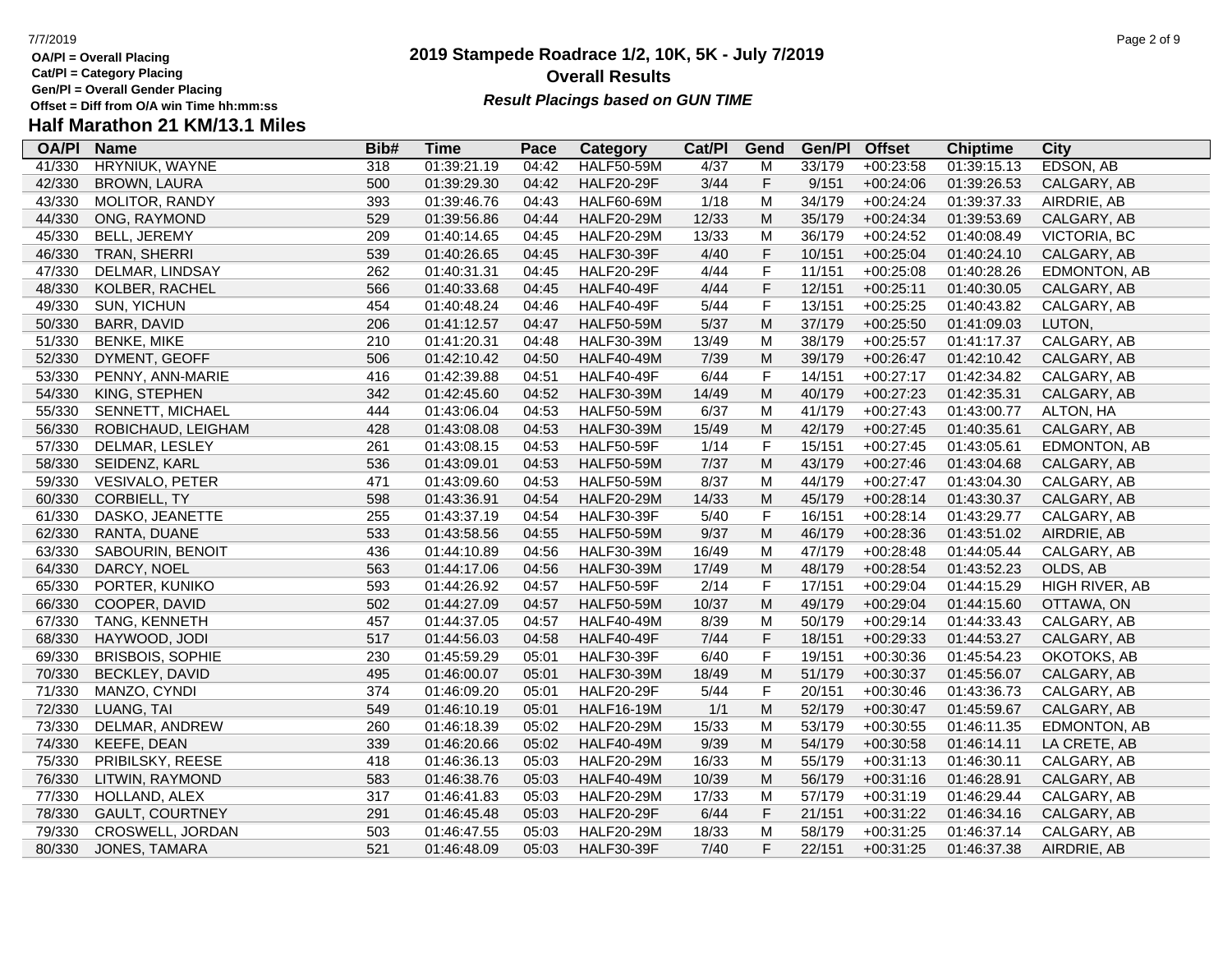- **OA/Pl = Overall Placing Cat/Pl = Category Placing**
- 
- **Gen/Pl = Overall Gender Placing**

## **2019 Stampede Roadrace 1/2, 10K, 5K - July 7/2019** 7/7/2019 Page 3 of 9 **Overall Results Result Placings based on GUN TIME**

| <b>OA/PI</b> | <b>Name</b>                 | Bib# | Time        | Pace  | Category          | Cat/PI | Gend                                                                                  | Gen/Pl | <b>Offset</b> | <b>Chiptime</b> | City                  |
|--------------|-----------------------------|------|-------------|-------|-------------------|--------|---------------------------------------------------------------------------------------|--------|---------------|-----------------|-----------------------|
| 81/330       | <b>OPPERMANN, LARS</b>      | 554  | 01:46:51.53 | 05:03 | <b>HALF40-49M</b> | 11/39  | M                                                                                     | 59/179 | $+00:31:29$   | 01:46:40.44     | <b>BRIAR HILL, VI</b> |
| 82/330       | CHEE CHUE, ANTHONY          | 240  | 01:47:14.50 | 05:04 | <b>HALF30-39M</b> | 19/49  | M                                                                                     | 60/179 | $+00:31:51$   | 01:47:11.08     | HARCOURT, ON          |
| 83/330       | <b>SCHNEIDER, DALE</b>      | 441  | 01:47:16.89 | 05:05 | <b>HALF40-49M</b> | 12/39  | M                                                                                     | 61/179 | $+00:31:54$   | 01:47:09.50     | CALGARY, AB           |
| 84/330       | PARNELL, MARTIN             | 415  | 01:47:53.08 | 05:06 | <b>HALF60-69M</b> | 2/18   | M                                                                                     | 62/179 | $+00:32:30$   | 01:47:49.45     | COCHRANE, AB          |
| 85/330       | SABOURIN, SUZANNE           | 437  | 01:48:15.77 | 05:07 | <b>HALF30-39F</b> | 8/40   | $\mathsf F$                                                                           | 23/151 | $+00:32:53$   | 01:48:10.50     | CALGARY, AB           |
| 86/330       | PETER, RICHARD              | 531  | 01:48:28.91 | 05:08 | <b>HALF50-59M</b> | 11/37  | ${\sf M}$                                                                             | 63/179 | $+00:33:06$   | 01:48:25.58     | CALGARY, AB           |
| 87/330       | QUAPP, DOREEN               | 420  | 01:48:32.48 | 05:08 | <b>HALF60-69F</b> | 1/6    | $\mathsf F$                                                                           | 24/151 | $+00:33:09$   | 01:48:22.64     | CALGARY, AB           |
| 88/330       | FOULGER, GEOFF              | 559  | 01:48:34.75 | 05:08 | <b>HALF20-29M</b> | 19/33  | $\mathsf{M}% _{T}=\mathsf{M}_{T}\!\left( a,b\right) ,\ \mathsf{M}_{T}=\mathsf{M}_{T}$ | 64/179 | $+00:33:12$   | 01:48:20.75     | CALGARY, AB           |
| 89/330       | HENSTRIDGE, AARON           | 518  | 01:48:36.51 | 05:08 | <b>HALF30-39M</b> | 20/49  | M                                                                                     | 65/179 | $+00:33:13$   | 01:48:22.69     | CALGARY, AB           |
| 90/330       | <b>KROSHUS, CLAIRE</b>      | 522  | 01:48:39.13 | 05:08 | <b>HALF60-69F</b> | 2/6    | $\mathsf F$                                                                           | 25/151 | $+00:33:16$   | 01:48:34.52     | CALGARY, AB           |
| 91/330       | BENNEKER, ANNE              | 211  | 01:48:40.70 | 05:09 | <b>HALF20-29F</b> | 7/44   | F                                                                                     | 26/151 | $+00:33:18$   | 01:48:31.37     | CALGARY, AB           |
| 92/330       | DUMOULIN, ELAINE            | 274  | 01:48:55.63 | 05:09 | <b>HALF30-39F</b> | 9/40   | $\mathsf F$                                                                           | 27/151 | $+00:33:33$   | 01:48:50.18     | CALGARY, AB           |
| 93/330       | COOPER, BRIANNE             | 562  | 01:49:09.97 | 05:10 | <b>HALF20-29F</b> | 8/44   | $\mathsf F$                                                                           | 28/151 | $+00:33:47$   | 01:49:00.30     | CALGARY, AB           |
| 94/330       | <b>MCINNIS, GERARD</b>      | 384  | 01:49:12.65 | 05:10 | <b>HALF50-59M</b> | 12/37  | M                                                                                     | 66/179 | $+00:33:50$   | 01:49:00.16     | CALGARY, AB           |
| 95/330       | <b>BILLS, WARREN</b>        | 216  | 01:49:57.32 | 05:12 | <b>HALF30-39M</b> | 21/49  | M                                                                                     | 67/179 | $+00:34:34$   | 01:49:37.47     | LANGDON, AB           |
| 96/330       | GUMMESEN, JULIE             | 307  | 01:50:09.11 | 05:13 | <b>HALF40-49F</b> | 8/44   | $\mathsf F$                                                                           | 29/151 | $+00:34:46$   | 01:49:57.71     | MANNING, AB           |
| 97/330       | <b>SCHLAUCH, KEVIN</b>      | 440  | 01:50:12.81 | 05:13 | <b>HALF30-39M</b> | 22/49  | M                                                                                     | 68/179 | $+00:34:50$   | 01:50:03.56     | CALGARY, AB           |
| 98/330       | LAWRENCE, ANDREW            | 355  | 01:50:12.84 | 05:13 | <b>HALF20-29M</b> | 20/33  | M                                                                                     | 69/179 | $+00:34:50$   | 01:49:59.85     | EDMONTON, AB          |
| 99/330       | RIESEBERG, ASHLEY           | 424  | 01:50:17.69 | 05:13 | <b>HALF30-39F</b> | 10/40  | $\mathsf F$                                                                           | 30/151 | $+00:34:55$   | 01:50:12.07     | CALGARY, AB           |
| 100/330      | TURNER, JULIA               | 465  | 01:50:26.15 | 05:14 | <b>HALF20-29F</b> | 9/44   | $\mathsf F$                                                                           | 31/151 | $+00:35:03$   | 01:50:19.99     | AIRDRIE, AB           |
| 101/330      | ANDERSON, RYAN              | 198  | 01:50:36.79 | 05:14 | <b>HALF20-29M</b> | 21/33  | M                                                                                     | 70/179 | $+00:35:14$   | 01:50:32.78     | CALGARY, AB           |
| 102/330      | MCCORMICK, GLENN            | 379  | 01:50:43.35 | 05:14 | <b>HALF40-49M</b> | 13/39  | ${\sf M}$                                                                             | 71/179 | $+00:35:20$   | 01:50:39.42     | CHESTERMERE, AB       |
| 103/330      | FELBER CHARBONNEAU, EVELYNE | 279  | 01:50:51.37 | 05:15 | <b>HALF20-29F</b> | 10/44  | $\mathsf F$                                                                           | 32/151 | $+00:35:28$   | 01:50:40.75     | SUTTON, QC            |
| 104/330      | MORLEY, DAN                 | 396  | 01:50:51.69 | 05:15 | <b>HALF50-59M</b> | 13/37  | M                                                                                     | 72/179 | $+00:35:29$   | 01:50:33.26     | CALGARY, AB           |
| 105/330      | PARK, LILLIAN               | 414  | 01:50:58.19 | 05:15 | <b>HALF40-49F</b> | 9/44   | $\mathsf F$                                                                           | 33/151 | $+00:35:35$   | 01:50:46.51     | <b>BROOKLYN, NY</b>   |
| 106/330      | <b>BENSON, LORRAINE</b>     | 212  | 01:51:26.28 | 05:16 | <b>HALF60-69F</b> | 3/6    | $\mathsf F$                                                                           | 34/151 | $+00:36:03$   | 01:51:21.70     | CALGARY, AB           |
| 107/330      | O'GRADY, PAUL               | 409  | 01:51:54.27 | 05:18 | <b>HALF30-39M</b> | 23/49  | M                                                                                     | 73/179 | $+00:36:31$   | 01:51:44.60     | CALGARY, AB           |
| 108/330      | <b>BOURGET, FRANCOIS</b>    | 225  | 01:51:57.53 | 05:18 | <b>HALF30-39M</b> | 24/49  | M                                                                                     | 74/179 | $+00:36:35$   | 01:51:48.59     | CALGARY, AB           |
| 109/330      | <b>BAILEY, PAT</b>          | 575  | 01:51:58.70 | 05:18 | <b>HALF50-59M</b> | 14/37  | M                                                                                     | 75/179 | $+00:36:36$   | 01:51:43.90     | CALGARY, AB           |
| 110/330      | MURPHY, ALMA                | 585  | 01:51:58.91 | 05:18 | <b>HALF40-49F</b> | 10/44  | $\mathsf F$                                                                           | 35/151 | $+00:36:36$   | 01:51:43.95     | CALGARY, AB           |
| 111/330      | FRANK, DEVIN                | 284  | 01:52:19.02 | 05:19 | <b>HALF30-39M</b> | 25/49  | M                                                                                     | 76/179 | $+00:36:56$   | 01:52:13.83     | CALGARY, AB           |
| 112/330      | MIRANDA, ROSSE              | 551  | 01:52:46.68 | 05:20 | <b>HALF40-49F</b> | 11/44  | $\mathsf F$                                                                           | 36/151 | $+00:37:24$   | 01:52:36.84     | CALGARY, AB           |
| 113/330      | KING, MARTIN                | 591  | 01:52:47.26 | 05:20 | <b>HALF50-59M</b> | 15/37  | M                                                                                     | 77/179 | $+00:37:24$   | 01:52:34.88     | CALGARY, AB           |
| 114/330      | <b>FRANCIS, MATTHEW</b>     | 283  | 01:52:57.98 | 05:21 | <b>HALF20-29M</b> | 22/33  | M                                                                                     | 78/179 | $+00:37:35$   | 01:52:46.10     | CALGARY, AB           |
| 115/330      | HEFFERNAN, NIALL            | 313  | 01:52:59.19 | 05:21 | <b>HALF20-29M</b> | 23/33  | M                                                                                     | 79/179 | $+00:37:36$   | 01:52:49.05     | CALGARY, AB           |
| 116/330      | KEEFE, KAREN                | 340  | 01:53:07.63 | 05:21 | <b>HALF40-49F</b> | 12/44  | $\mathsf F$                                                                           | 37/151 | $+00:37:45$   | 01:53:01.08     | LA CRETE, AB          |
| 117/330      | SMIGELSKI, RANDALL          | 537  | 01:53:34.33 | 05:22 | <b>HALF50-59M</b> | 16/37  | M                                                                                     | 80/179 | $+00:38:11$   | 01:53:16.88     | CALGARY, AB           |
| 118/330      | PRICE, KENT                 | 419  | 01:53:35.29 | 05:22 | <b>HALF40-49M</b> | 14/39  | M                                                                                     | 81/179 | $+00:38:12$   | 01:53:18.78     | COCHRANE, AB          |
| 119/330      | ROBERTS, NATHAN             | 587  | 01:53:40.96 | 05:23 | <b>HALF40-49M</b> | 15/39  | M                                                                                     | 82/179 | $+00:38:18$   | 01:53:23.71     | CALGARY, AB           |
| 120/330      | HRYNUIK, DALE               | 319  | 01:53:46.00 | 05:23 | <b>HALF60-69M</b> | 3/18   | M                                                                                     | 83/179 | $+00:38:23$   | 01:53:46.00     | CALGARY, AB           |
|              |                             |      |             |       |                   |        |                                                                                       |        |               |                 |                       |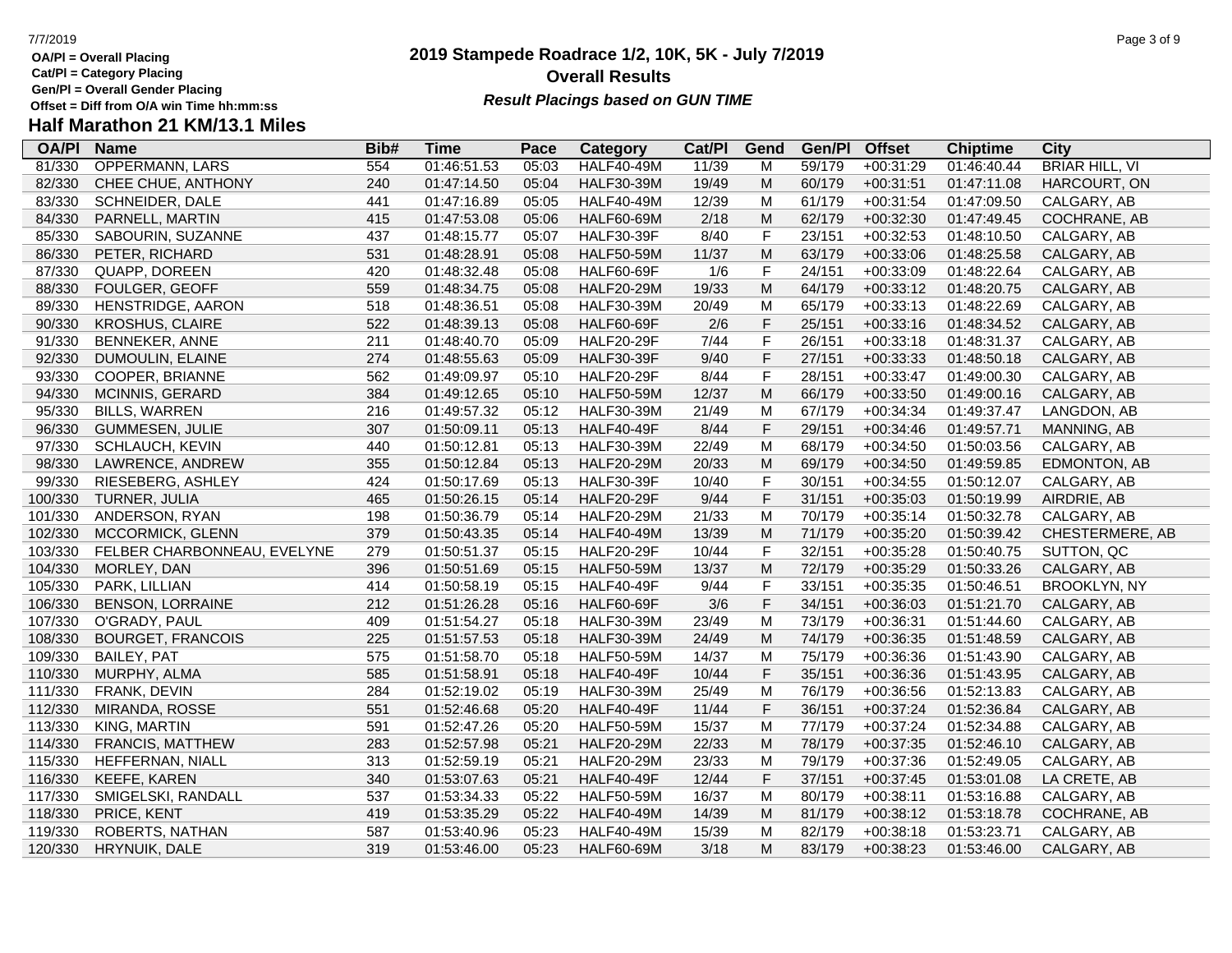**Cat/Pl = Category Placing**

**Gen/Pl = Overall Gender Placing**

# **Half Marathon 21 KM/13.1 Miles**

| <b>OA/PI</b> | <b>Name</b>               | Bib# | <b>Time</b> | Pace  | Category          | Cat/PI            | Gend        | Gen/Pl  | <b>Offset</b> | <b>Chiptime</b> | City              |
|--------------|---------------------------|------|-------------|-------|-------------------|-------------------|-------------|---------|---------------|-----------------|-------------------|
| 121/330      | CHAN, JENNY               | 545  | 01:53:49.51 | 05:23 | <b>HALF50-59F</b> | $\overline{3/14}$ | F           | 38/151  | $+00:38:26$   | 01:53:33.27     | CALGARY, AB       |
| 122/330      | ANDERSON, RYAN            | 493  | 01:54:01.49 | 05:24 | <b>HALF40-49M</b> | 16/39             | M           | 84/179  | $+00:38:38$   | 01:53:49.68     | EDMONTON, AB      |
| 123/330      | <b>BIRNIE, MICHAEL</b>    | 217  | 01:54:16.80 | 05:24 | <b>HALF30-39M</b> | 26/49             | M           | 85/179  | $+00:38:54$   | 01:54:02.22     | CALGARY, AB       |
| 124/330      | RAMSAY, CRAIG             | 594  | 01:54:18.44 | 05:25 | <b>HALF30-39M</b> | 27/49             | M           | 86/179  | $+00:38:55$   | 01:54:06.18     | CALGARY, AB       |
| 125/330      | <b>GREEN, TANYA</b>       | 305  | 01:54:24.44 | 05:25 | <b>HALF40-49F</b> | 13/44             | $\mathsf F$ | 39/151  | $+00:39:01$   | 01:54:11.21     | COCHRANE, AB      |
| 126/330      | <b>GOSLING, MATTHEW</b>   | 581  | 01:54:27.11 | 05:25 | <b>HALF30-39M</b> | 28/49             | M           | 87/179  | $+00:39:04$   | 01:54:07.26     | STRATHMORE, AB    |
| 127/330      | <b>BRAITMAIER, MARCO</b>  | 228  | 01:54:30.53 | 05:25 | <b>HALF20-29M</b> | 24/33             | M           | 88/179  | $+00:39:08$   | 01:54:20.79     | WHISTLER, BC      |
| 128/330      | OWEL, THEO                | 412  | 01:54:35.73 | 05:25 | <b>HALF60-69M</b> | 4/18              | M           | 89/179  | $+00:39:13$   | 01:54:33.25     | STRATHMORE, AB    |
| 129/330      | MANDERSCHEID, DEVYN       | 371  | 01:54:59.41 | 05:26 | <b>HALF20-29F</b> | 11/44             | $\mathsf F$ | 40/151  | $+00:39:36$   | 01:54:42.66     | SASKATOON, SK     |
| 130/330      | HANNAH, KEITH             | 100  | 01:55:03.15 | 05:27 | <b>HALF60-69M</b> | 5/18              | M           | 90/179  | $+00:39:40$   | 01:54:51.06     | SYLVAN LAKE, AB   |
| 131/330      | LUU, AMY                  | 367  | 01:55:12.48 | 05:27 | <b>HALF30-39F</b> | 11/40             | $\mathsf F$ | 41/151  | $+00:39:49$   | 01:55:00.50     | CALGARY, AB       |
| 132/330      | <b>BABES, LIANE</b>       | 203  | 01:55:12.65 | 05:27 | <b>HALF30-39F</b> | 12/40             | $\mathsf F$ | 42/151  | $+00:39:50$   | 01:55:03.12     | CALGARY, AB       |
| 133/330      | SULAMAEGI, KADRI          | 453  | 01:55:21.22 | 05:28 | <b>HALF30-39F</b> | 13/40             | $\mathsf F$ | 43/151  | $+00:39:58$   | 01:55:07.21     | CALGARY, AB       |
| 134/330      | CHUI, LUCAS               | 546  | 01:55:27.14 | 05:28 | <b>HALF30-39M</b> | 29/49             | M           | 91/179  | $+00:40:04$   | 01:55:18.93     | CALGARY, AB       |
| 135/330      | KINLOCH, NATASHA          | 343  | 01:55:35.52 | 05:28 | <b>HALF30-39F</b> | 14/40             | $\mathsf F$ | 44/151  | $+00:40:12$   | 01:55:22.67     | CALGARY, AB       |
| 136/330      | PAIGE, KATIE              | 530  | 01:55:38.10 | 05:28 | <b>HALF30-39F</b> | 15/40             | $\mathsf F$ | 45/151  | $+00:40:15$   | 01:55:21.71     | CALGARY, AB       |
| 137/330      | <b>BAAR, CLIFF</b>        | 202  | 01:55:44.57 | 05:29 | <b>HALF40-49M</b> | 17/39             | M           | 92/179  | $+00:40:22$   | 01:55:34.65     | CALGARY, AB       |
| 138/330      | COOPER, JOHN              | 250  | 01:55:47.92 | 05:29 | <b>HALF40-49M</b> | 18/39             | M           | 93/179  | $+00:40:25$   | 01:55:36.92     | CALGARY, AB       |
| 139/330      | MADSEN, MAREN             | 370  | 01:56:19.89 | 05:30 | <b>HALF40-49F</b> | 14/44             | $\mathsf F$ | 46/151  | $+00:40:57$   | 01:56:09.74     | SKANDERBORG,      |
| 140/330      | ZAROWNY ZANDVLIET, SANDRA | 487  | 01:56:49.79 | 05:32 | <b>HALF30-39F</b> | 16/40             | $\mathsf F$ | 47/151  | $+00:41:27$   | 01:56:34.50     | CALGARY, AB       |
| 141/330      | ARMITAGE, KIM             | 199  | 01:56:51.20 | 05:32 | <b>HALF40-49F</b> | 15/44             | $\mathsf F$ | 48/151  | $+00:41:28$   | 01:56:39.99     | CALGARY, AB       |
| 142/330      | GOOD, NAVARRA             | 301  | 01:56:57.40 | 05:32 | <b>HALF40-49F</b> | 16/44             | $\mathsf F$ | 49/151  | $+00:41:34$   | 01:56:41.22     | AIRDRIE, AB       |
| 143/330      | RUMINSKI, KILIAN          | 435  | 01:57:04.09 | 05:32 | <b>HALF20-29M</b> | 25/33             | M           | 94/179  | $+00:41:41$   | 01:56:47.70     | MARSEILLE, PR     |
| 144/330      | GABRUCH, TIA              | 288  | 01:57:04.44 | 05:32 | <b>HALF20-29F</b> | 12/44             | $\mathsf F$ | 50/151  | $+00:41:41$   | 01:56:53.23     | EDMONTON, AB      |
| 145/330      | <b>BUNCE, LOUISE</b>      | 232  | 01:57:08.73 | 05:33 | <b>HALF20-29F</b> | 13/44             | $\mathsf F$ | 51/151  | $+00:41:46$   | 01:56:51.87     | CALGARY, AB       |
| 146/330      | LONSBERRY, DARRELL        | 362  | 01:57:27.22 | 05:33 | <b>HALF40-49M</b> | 19/39             | M           | 95/179  | $+00:42:04$   | 01:57:12.89     | CALGARY, AB       |
| 147/330      | TIEH, JOHN                | 462  | 01:57:29.14 | 05:34 | <b>HALF60-69M</b> | 6/18              | M           | 96/179  | $+00:42:06$   | 01:57:23.88     | EDMONTON, AB      |
| 148/330      | MCLEAN, DOUG              | 527  | 01:57:31.79 | 05:34 | <b>HALF60-69M</b> | 7/18              | ${\sf M}$   | 97/179  | $+00:42:09$   | 01:57:13.45     | CALGARY, AB       |
| 149/330      | THOMPSON, MICHAEL         | 460  | 01:57:39.06 | 05:34 | <b>HALF40-49M</b> | 20/39             | M           | 98/179  | $+00:42:16$   | 01:57:26.48     | OKOTOKS, AB       |
| 150/330      | SCOTT, STEWART            | 443  | 01:57:43.44 | 05:34 | <b>HALF50-59M</b> | 17/37             | M           | 99/179  | $+00:42:20$   | 01:57:33.15     | CALGARY, AB       |
| 151/330      | KASSEL, JARED             | 337  | 01:57:54.55 | 05:35 | <b>HALF40-49M</b> | 21/39             | M           | 100/179 | $+00:42:32$   | 01:57:43.93     | COCHRANE, AB      |
| 152/330      | ROUAULT, DAVID            | 433  | 01:58:12.48 | 05:36 | <b>HALF20-29M</b> | 26/33             | M           | 101/179 | $+00:42:49$   | 01:58:06.08     | <b>VERNON, BC</b> |
| 153/330      | <b>MARINUCCI, MAT</b>     | 525  | 01:58:20.12 | 05:36 | <b>HALF30-39M</b> | 30/49             | M           | 102/179 | $+00:42:57$   | 01:58:07.28     | CALGARY, AB       |
| 154/330      | NEWMAN, GEMMA             | 402  | 01:58:24.93 | 05:36 | <b>HALF30-39F</b> | 17/40             | $\mathsf F$ | 52/151  | $+00:43:02$   | 01:58:15.23     | AIRDRIE, AB       |
| 155/330      | KURIACHAN, VIKAS          | 346  | 01:58:31.75 | 05:37 | <b>HALF40-49M</b> | 22/39             | M           | 103/179 | $+00:43:09$   | 01:58:14.37     | CALGARY, AB       |
| 156/330      | DESROCHES, MICHAEL        | 266  | 01:58:32.14 | 05:37 | <b>HALF50-59M</b> | 18/37             | M           | 104/179 | $+00:43:09$   | 01:58:24.75     | CALGARY, AB       |
| 157/330      | DESROCHES, BEVERLY        | 265  | 01:58:32.31 | 05:37 | <b>HALF40-49F</b> | 17/44             | $\mathsf F$ | 53/151  | $+00:43:09$   | 01:58:24.98     | CALGARY, AB       |
| 158/330      | LAMB JR, ROBERT           | 349  | 01:58:33.34 | 05:37 | <b>HALF50-59M</b> | 19/37             | M           | 105/179 | $+00:43:10$   | 01:58:22.13     | LANGHORNE, PA     |
| 159/330      | DUECK, LYNNE              | 270  | 01:58:56.97 | 05:38 | <b>HALF60-69F</b> | 4/6               | $\mathsf F$ | 54/151  | $+00:43:34$   | 01:58:46.69     | CALGARY, AB       |
| 160/330      | RONALDS, JENNIFER         | 430  | 01:59:02.87 | 05:38 | <b>HALF30-39F</b> | 18/40             | F           | 55/151  | $+00:43:40$   | 01:58:47.17     | CALGARY, AB       |
|              |                           |      |             |       |                   |                   |             |         |               |                 |                   |

## **2019 Stampede Roadrace 1/2, 10K, 5K - July 7/2019 Overall Results Result Placings based on GUN TIME**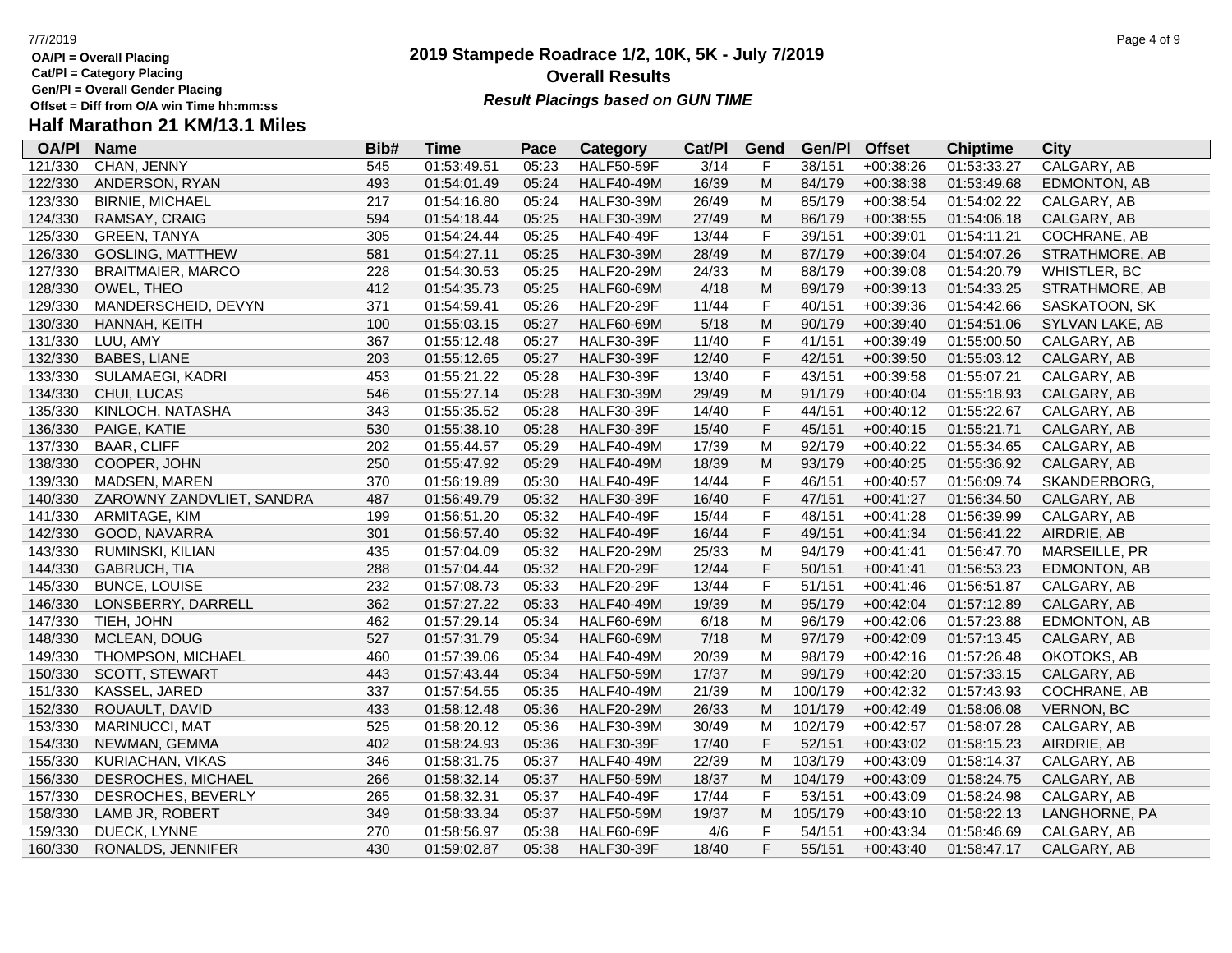**Cat/Pl = Category Placing**

**Gen/Pl = Overall Gender Placing**

## **Half Marathon 21 KM/13.1 Miles**

| <b>OA/PI</b> | <b>Name</b>              | Bib# | <b>Time</b> | Pace  | Category          | Cat/PI | Gend        | Gen/Pl  | <b>Offset</b> | <b>Chiptime</b> | <b>City</b>       |
|--------------|--------------------------|------|-------------|-------|-------------------|--------|-------------|---------|---------------|-----------------|-------------------|
| 161/330      | FAH, CATH                | 193  | 01:59:49.30 | 05:40 | <b>HALF50-59F</b> | 4/14   | F           | 56/151  | $+00:44:26$   | 01:59:33.12     | CALGARY, AB       |
| 162/330      | HOLMGREN, JANAY          | 565  | 01:59:49.72 | 05:40 | <b>HALF20-29F</b> | 14/44  | $\mathsf F$ | 57/151  | $+00:44:27$   | 01:59:33.16     | CALGARY, AB       |
| 163/330      | <b>BOUCHMILA, RANDA</b>  | 224  | 01:59:59.92 | 05:41 | <b>HALF30-39F</b> | 19/40  | $\mathsf F$ | 58/151  | $+00:44:37$   | 01:59:56.01     | CALGARY, AB       |
| 164/330      | DESHPANDE, SHASHIKANK    | 264  | 02:00:15.67 | 05:41 | <b>HALF40-49M</b> | 23/39  | M           | 106/179 | $+00:44:53$   | 01:59:53.55     | CALGARY, AB       |
| 165/330      | EVANGELOPOULOS, DIMITRA  | 507  | 02:00:45.17 | 05:43 | <b>HALF20-29F</b> | 15/44  | $\mathsf F$ | 59/151  | $+00:45:22$   | 02:00:18.21     | CALGARY, AB       |
| 166/330      | WELSH, KERRY             | 541  | 02:01:13.02 | 05:44 | <b>HALF40-49F</b> | 18/44  | $\mathsf F$ | 60/151  | $+00:45:50$   | 02:00:58.97     | OKOTOKS, AB       |
| 167/330      | WOOD, BARBARA            | 573  | 02:01:16.30 | 05:44 | <b>HALF30-39F</b> | 20/40  | $\mathsf F$ | 61/151  | $+00:45:53$   | 02:00:58.39     | CALGARY, AB       |
| 168/330      | HUFF, GORDON             | 320  | 02:01:16.53 | 05:44 | <b>HALF60-69M</b> | 8/18   | M           | 107/179 | $+00:45:54$   | 02:00:57.21     | RED DEER, AB      |
| 169/330      | LEDENE, LANA             | 357  | 02:01:19.67 | 05:45 | <b>HALF40-49F</b> | 19/44  | $\mathsf F$ | 62/151  | $+00:45:57$   | 02:01:06.05     | CALGARY, AB       |
| 170/330      | PISO, CAL                | 597  | 02:01:25.89 | 05:45 | <b>HALF60-69M</b> | 9/18   | ${\sf M}$   | 108/179 | $+00:46:03$   | 02:01:12.47     | SHERWOOD PARK, AB |
| 171/330      | LOCKE, JUSTIN            | 524  | 02:01:34.72 | 05:45 | <b>HALF30-39M</b> | 31/49  | M           | 109/179 | $+00:46:12$   | 02:01:28.97     | TOLLAND, CT       |
| 172/330      | <b>BANKS, PETER</b>      | 205  | 02:02:10.39 | 05:47 | <b>HALF40-49M</b> | 24/39  | M           | 110/179 | $+00:46:47$   | 02:01:51.48     | OKOTOKS, AB       |
| 173/330      | <b>BLACKER, WILLOW</b>   | 219  | 02:02:32.94 | 05:48 | <b>HALF20-29F</b> | 16/44  | $\mathsf F$ | 63/151  | $+00:47:10$   | 02:02:15.38     | CALGARY, AB       |
| 174/330      | <b>BERCHA, ROBERT</b>    | 214  | 02:02:52.81 | 05:49 | <b>HALF50-59M</b> | 20/37  | M           | 111/179 | $+00:47:30$   | 02:02:40.20     | CALGARY, AB       |
| 175/330      | JONES, BERNIE            | 332  | 02:03:00.57 | 05:49 | <b>HALF50-59M</b> | 21/37  | M           | 112/179 | $+00:47:38$   | 02:02:40.47     | RED DEER, AB      |
| 176/330      | JENSEN, JONATHAN         | 329  | 02:03:10.09 | 05:50 | <b>HALF40-49M</b> | 25/39  | M           | 113/179 | $+00:47:47$   | 02:02:54.87     | CALGARY, AB       |
| 177/330      | <b>BOYD, KATHERINE</b>   | 226  | 02:03:25.88 | 05:50 | <b>HALF30-39F</b> | 21/40  | $\mathsf F$ | 64/151  | $+00:48:03$   | 02:03:15.97     | <b>INUVIK, NT</b> |
| 178/330      | HATCHER, SARAH           | 516  | 02:03:34.37 | 05:51 | <b>HALF20-29F</b> | 17/44  | $\mathsf F$ | 65/151  | $+00:48:11$   | 02:03:16.46     | CALGARY, AB       |
| 179/330      | RATTAI, HAROLD           | 422  | 02:03:56.19 | 05:52 | <b>HALF50-59M</b> | 22/37  | M           | 114/179 | $+00:48:33$   | 02:03:52.13     | CHESTERMERE, AB   |
| 180/330      | RODRIGUEZ, FIL           | 429  | 02:03:59.07 | 05:52 | <b>HALF30-39M</b> | 32/49  | M           | 115/179 | $+00:48:36$   | 02:03:41.91     | CALGARY, AB       |
| 181/330      | TURCOTTE, LISA           | 464  | 02:04:00.38 | 05:52 | <b>HALF50-59F</b> | 5/14   | $\mathsf F$ | 66/151  | $+00:48:37$   | 02:03:56.46     | AIRDRIE, AB       |
| 182/330      | <b>BLACK, CLINT</b>      | 498  | 02:04:02.54 | 05:52 | <b>HALF40-49M</b> | 26/39  | M           | 116/179 | $+00:48:40$   | 02:03:56.20     | LANGDON, AB       |
| 183/330      | GOODRIDGE, WAYNE         | 512  | 02:04:09.87 | 05:53 | <b>HALF50-59M</b> | 23/37  | M           | 117/179 | $+00:48:47$   | 02:03:48.24     | CALGARY, AB       |
| 184/330      | ZAROWNY-ROOKE, CHRISTINE | 488  | 02:04:19.51 | 05:53 | <b>HALF40-49F</b> | 20/44  | $\mathsf F$ | 67/151  | $+00:48:56$   | 02:04:02.46     | CALGARY, AB       |
| 185/330      | WAYLAND, SHAUNA          | 475  | 02:04:24.85 | 05:53 | <b>HALF30-39F</b> | 22/40  | $\mathsf F$ | 68/151  | $+00:49:02$   | 02:04:05.84     | AIRDRIE, AB       |
| 186/330      | BOUCHARD, DANY           | 223  | 02:04:26.44 | 05:53 | <b>HALF50-59M</b> | 24/37  | M           | 118/179 | $+00:49:03$   | 02:04:12.90     | AIRDRIE, AB       |
| 187/330      | SNOW, TARA               | 572  | 02:04:26.51 | 05:53 | <b>HALF20-29F</b> | 18/44  | $\mathsf F$ | 69/151  | $+00:49:03$   | 02:04:15.11     | STETTLER, AB      |
| 188/330      | MELNITSKI, TIM           | 390  | 02:04:29.44 | 05:53 | <b>HALF50-59M</b> | 25/37  | M           | 119/179 | $+00:49:06$   | 02:04:19.91     | CALGARY, AB       |
| 189/330      | CARTWRIGHT, AKIKO        | 236  | 02:04:52.08 | 05:55 | HALF40-49F        | 21/44  | $\mathsf F$ | 70/151  | $+00:49:29$   | 02:04:40.67     | CALGARY, AB       |
| 190/330      | KAMPS, GERRIT            | 334  | 02:04:58.25 | 05:55 | <b>HALF30-39M</b> | 33/49  | M           | 120/179 | $+00:49:35$   | 02:04:45.47     | CALGARY, AB       |
| 191/330      | MANOCHA, GARY            | 373  | 02:05:04.51 | 05:55 | <b>HALF30-39M</b> | 34/49  | M           | 121/179 | $+00:49:41$   | 02:04:56.14     | CALGARY, AB       |
| 192/330      | LUTZ, PATRICK            | 366  | 02:05:06.26 | 05:55 | <b>HALF40-49M</b> | 27/39  | ${\sf M}$   | 122/179 | $+00:49:43$   | 02:04:47.36     | CALGARY, AB       |
| 193/330      | VAN DER MERWE, LAMINDA   | 468  | 02:05:56.00 | 05:58 | <b>HALF50-59F</b> | 6/14   | $\mathsf F$ | 71/151  | $+00:50:33$   | 02:05:32.74     | HIGH RIVER, AB    |
| 194/330      | YIP, ALVIN               | 543  | 02:06:11.14 | 05:58 | <b>HALF30-39M</b> | 35/49  | M           | 123/179 | $+00:50:48$   | 02:05:47.89     | CALGARY, AB       |
| 195/330      | <b>EKLUND, DARREN</b>    | 579  | 02:06:30.15 | 05:59 | <b>HALF40-49M</b> | 28/39  | M           | 124/179 | $+00:51:07$   | 02:06:21.00     | CALGARY, AB       |
| 196/330      | <b>HAMILTON, PAIGE</b>   | 310  | 02:06:30.19 | 05:59 | <b>HALF40-49F</b> | 22/44  | $\mathsf F$ | 72/151  | $+00:51:07$   | 02:06:21.35     | CALGARY, AB       |
| 197/330      | KIMMETT, LESLIE          | 582  | 02:06:35.09 | 05:59 | <b>HALF20-29F</b> | 19/44  | $\mathsf F$ | 73/151  | $+00:51:12$   | 02:06:19.67     | CALGARY, AB       |
| 198/330      | KIMMETT, REID            | 556  | 02:06:35.61 | 05:59 | <b>HALF30-39M</b> | 36/49  | M           | 125/179 | $+00:51:13$   | 02:06:19.91     | CALGARY, AB       |
| 199/330      | <b>BOLLMANN, THOMAS</b>  | 222  | 02:06:42.71 | 06:00 | <b>HALF30-39M</b> | 37/49  | M           | 126/179 | $+00:51:20$   | 02:06:22.25     | CALGARY, AB       |
| 200/330      | GIFFORD, DANIELLE        | 298  | 02:07:31.56 | 06:02 | <b>HALF20-29F</b> | 20/44  | F           | 74/151  | $+00:52:09$   | 02:07:18.48     | CALGARY, AB       |

## **2019 Stampede Roadrace 1/2, 10K, 5K - July 7/2019 Overall Results**

**Result Placings based on GUN TIME**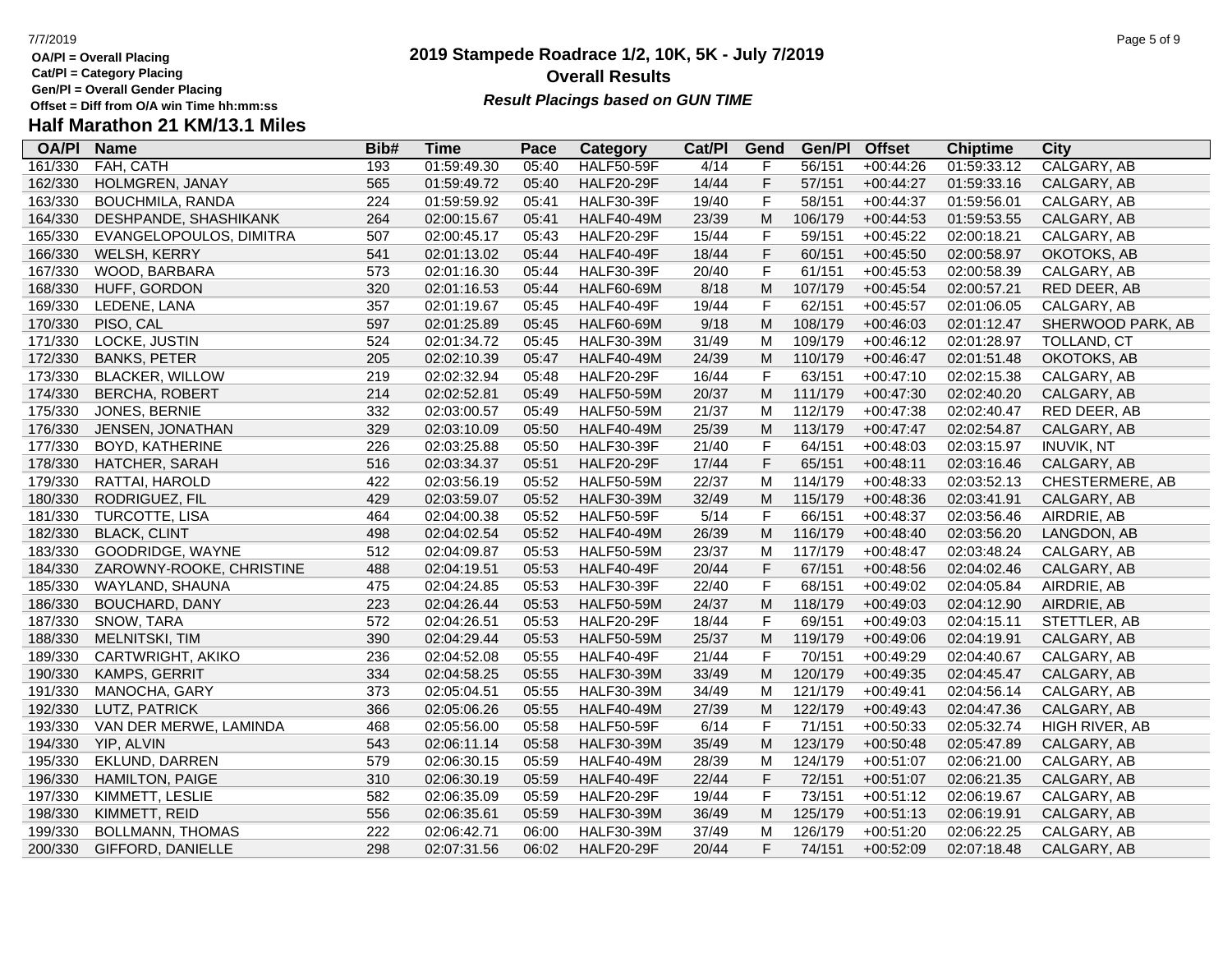- **OA/Pl = Overall Placing Cat/Pl = Category Placing**
- 
- **Gen/Pl = Overall Gender Placing**

## **2019 Stampede Roadrace 1/2, 10K, 5K - July 7/2019** 7/7/2019 Page 6 of 9 **Overall Results Result Placings based on GUN TIME**

| <b>OA/PI</b> | <b>Name</b>             | Bib# | <b>Time</b> | Pace  | Category          | Cat/PI | Gend | Gen/Pl  | <b>Offset</b> | <b>Chiptime</b> | City                       |
|--------------|-------------------------|------|-------------|-------|-------------------|--------|------|---------|---------------|-----------------|----------------------------|
| 201/330      | <b>FAIRBARN, BAILEY</b> | 278  | 02:07:35.45 | 06:02 | <b>HALF20-29F</b> | 21/44  | F    | 75/151  | $+00:52:12$   | 02:07:17.79     | CALGARY, AB                |
| 202/330      | <b>CLEMENTS, ANDREW</b> | 600  | 02:07:37.91 | 06:02 | <b>HALF50-59M</b> | 26/37  | M    | 127/179 | $+00:52:15$   | 02:07:37.91     | OKOTOKS, AB                |
| 203/330      | MASSINA, SEAN           | 377  | 02:08:01.88 | 06:04 | <b>HALF30-39M</b> | 38/49  | M    | 128/179 | $+00:52:39$   | 02:07:39.19     | CALGARY, AB                |
| 204/330      | NGUYEN, NICHOSON        | 404  | 02:08:11.73 | 06:04 | <b>HALF20-29M</b> | 27/33  | M    | 129/179 | $+00:52:49$   | 02:07:56.60     | CALGARY, BC                |
| 205/330      | HINSE, CLAIRE           | 315  | 02:08:15.73 | 06:04 | <b>HALF20-29F</b> | 22/44  | F    | 76/151  | $+00:52:53$   | 02:07:59.07     | CALGARY, AB                |
| 206/330      | AVERY, VALERIE          | 201  | 02:08:18.83 | 06:04 | <b>HALF50-59F</b> | 7/14   | F    | 77/151  | $+00:52:56$   | 02:07:57.79     | CHESTERMERE, AB            |
| 207/330      | HILL, IAN               | 519  | 02:08:29.68 | 06:05 | <b>HALF50-59M</b> | 27/37  | M    | 130/179 | $+00:53:07$   | 02:08:12.24     | CALGARY, AB                |
| 208/330      | ABBOTT, JENNIFER        | 194  | 02:08:57.88 | 06:06 | <b>HALF20-29F</b> | 23/44  | F    | 78/151  | $+00:53:35$   | 02:08:41.23     | CALGARY, AB                |
| 209/330      | KMET, JASON             | 344  | 02:09:01.34 | 06:06 | <b>HALF40-49M</b> | 29/39  | M    | 131/179 | $+00:53:38$   | 02:08:42.05     | CALGARY, AB                |
| 210/330      | RULLER, KEN             | 434  | 02:09:25.37 | 06:08 | <b>HALF60-69M</b> | 10/18  | M    | 132/179 | $+00:54:02$   | 02:09:07.35     | CALGARY, AB                |
| 211/330      | MILBURY, DAWSON         | 392  | 02:09:34.58 | 06:08 | <b>HALF60-69M</b> | 11/18  | M    | 133/179 | $+00:54:12$   | 02:09:13.74     | CALGARY, AB                |
| 212/330      | MARR, FRASER            | 568  | 02:09:49.04 | 06:09 | <b>HALF20-29M</b> | 28/33  | M    | 134/179 | $+00:54:26$   | 02:05:16.57     | CALGARY, AB                |
| 213/330      | DEAVER, RUSSELL         | 258  | 02:09:51.47 | 06:09 | <b>HALF40-49M</b> | 30/39  | M    | 135/179 | $+00:54:28$   | 02:09:28.35     | SLIDELL, LA                |
| 214/330      | SHELAST, SARAH          | 571  | 02:09:55.18 | 06:09 | <b>HALF20-29F</b> | 24/44  | F    | 79/151  | $+00:54:32$   | 02:05:22.71     | CALGARY, AB                |
| 215/330      | <b>BURTON, ANDREW</b>   | 501  | 02:10:05.56 | 06:09 | <b>HALF20-29M</b> | 29/33  | M    | 136/179 | $+00:54:43$   | 02:09:47.43     | CALGARY, AB                |
| 216/330      | MOONEY, SEAN            | 395  | 02:10:11.05 | 06:10 | <b>HALF40-49M</b> | 31/39  | M    | 137/179 | $+00:54:48$   | 02:09:48.85     | CALGARY, AB                |
| 217/330      | ABBOTT, SHANA           | 195  | 02:10:37.44 | 06:11 | <b>HALF20-29F</b> | 25/44  | F    | 80/151  | $+00:55:14$   | 02:10:23.52     | CALGARY, AB                |
| 218/330      | LANG, JULIE             | 353  | 02:10:38.42 | 06:11 | <b>HALF20-29F</b> | 26/44  | F    | 81/151  | $+00:55:15$   | 02:10:24.21     | CALGARY, AB                |
| 219/330      | REILANDER, CODY         | 423  | 02:10:38.77 | 06:11 | <b>HALF30-39M</b> | 39/49  | M    | 138/179 | $+00:55:16$   | 02:10:24.36     | CALGARY, AB                |
| 220/330      | MCFETRIDGE, CHRIS       | 382  | 02:10:41.10 | 06:11 | <b>HALF30-39M</b> | 40/49  | M    | 139/179 | $+00:55:18$   | 02:10:14.23     | CALGARY, AB                |
| 221/330      | CIAVAGLIA, ROBERT       | 246  | 02:11:16.88 | 06:13 | <b>HALF60-69M</b> | 12/18  | M    | 140/179 | $+00:55:54$   | 02:10:58.54     | WINNIPEG, MB               |
| 222/330      | DHILLON, SOHAN SINGH    | 504  | 02:11:44.35 | 06:14 | <b>HALF70-79M</b> | 1/2    | M    | 141/179 | $+00:56:21$   | 02:11:15.41     | CALGARY, AB                |
| 223/330      | <b>FLEMMING, MAREN</b>  | 280  | 02:11:51.64 | 06:14 | <b>HALF20-29F</b> | 27/44  | F    | 82/151  | $+00:56:29$   | 02:11:40.63     | CALGARY, AB                |
| 224/330      | <b>SCHRANTZ, SCOTT</b>  | 442  | 02:11:54.55 | 06:15 | <b>HALF50-59M</b> | 28/37  | M    | 142/179 | $+00:56:32$   | 02:11:32.81     | WAKE FOREST, NC            |
| 225/330      | BAILEY, DYLAN           | 494  | 02:12:01.72 | 06:15 | <b>HALF30-39M</b> | 41/49  | M    | 143/179 | $+00:56:39$   | 02:11:57.15     | CALGARY, AB                |
| 226/330      | TULLOCH, MARK           | 463  | 02:12:06.13 | 06:15 | <b>HALF30-39M</b> | 42/49  | M    | 144/179 | $+00:56:43$   | 02:11:49.55     | HUNTSVILLE, ON             |
| 227/330      | <b>GRITTEN, DAVE</b>    | 306  | 02:12:20.52 | 06:16 | <b>HALF50-59M</b> | 29/37  | M    | 145/179 | $+00:56:57$   | 02:12:03.27     | <b>UPPER SACKVILLE, NS</b> |
| 228/330      | HAMILL, CHRISTINE       | 309  | 02:12:38.56 | 06:17 | <b>HALF20-29F</b> | 28/44  | F    | 83/151  | $+00:57:16$   | 02:12:20.90     | CALGARY, AB                |
| 229/330      | HAMILL, CATHERINE       | 308  | 02:12:38.68 | 06:17 | <b>HALF30-39F</b> | 23/40  | F    | 84/151  | $+00:57:16$   | 02:12:20.92     | CALGARY, AB                |
| 230/330      | BLOMANDER, SHERREY      | 220  | 02:12:47.56 | 06:17 | <b>HALF40-49F</b> | 23/44  | F    | 85/151  | $+00:57:25$   | 02:12:26.49     | CALGARY, AB                |
| 231/330      | WOZNIAK, CHRIS          | 482  | 02:12:47.68 | 06:17 | <b>HALF60-69M</b> | 13/18  | M    | 146/179 | $+00:57:25$   | 02:12:25.57     | CALGARY, AB                |
| 232/330      | FAYYAZ, SARAH           | 511  | 02:13:03.55 | 06:18 | <b>HALF50-59F</b> | 8/14   | F    | 86/151  | $+00:57:41$   | 02:12:44.55     | CALGARY, AB                |
| 233/330      | KURZ, WALTER            | 347  | 02:13:20.87 | 06:19 | <b>HALF50-59M</b> | 30/37  | M    | 147/179 | $+00:57:58$   | 02:12:59.54     | CALGARY, AB                |
| 234/330      | DAVIDSON, REAGEN        | 256  | 02:13:58.41 | 06:20 | <b>HALF40-49M</b> | 32/39  | М    | 148/179 | $+00:58:35$   | 02:13:31.74     | CALGARY, AB                |
| 235/330      | WRIGHT, JESSICA         | 483  | 02:14:09.01 | 06:21 | <b>HALF20-29F</b> | 29/44  | F    | 87/151  | $+00:58:46$   | 02:13:47.88     | CALGARY, AB                |
| 236/330      | SLOGROVE, KELLY         | 450  | 02:14:20.63 | 06:22 | <b>HALF20-29F</b> | 30/44  | F    | 88/151  | $+00:58:58$   | 02:14:17.39     | DUBAI, DU                  |
| 237/330      | SLOGROVE, CLINTON       | 449  | 02:14:20.80 | 06:22 | <b>HALF30-39M</b> | 43/49  | M    | 149/179 | $+00:58:58$   | 02:14:17.94     | DUBAI, DU                  |
| 238/330      | VAN DER MERWE, CARLO    | 467  | 02:14:56.07 | 06:23 | <b>HALF50-59M</b> | 31/37  | M    | 150/179 | $+00:59:33$   | 02:14:32.94     | HIGH RIVER, AB             |
| 239/330      | RANGASAMY, SURESH       | 532  | 02:15:05.66 | 06:24 | <b>HALF30-39M</b> | 44/49  | M    | 151/179 | $+00:59:43$   | 02:14:44.26     | CALGARY, AB                |
| 240/330      | <b>INFUSINO, SANTO</b>  | 324  | 02:15:32.19 | 06:25 | <b>HALF50-59M</b> | 32/37  | M    | 152/179 | $+01:00:09$   | 02:15:10.85     | CALGARY, AB                |
|              |                         |      |             |       |                   |        |      |         |               |                 |                            |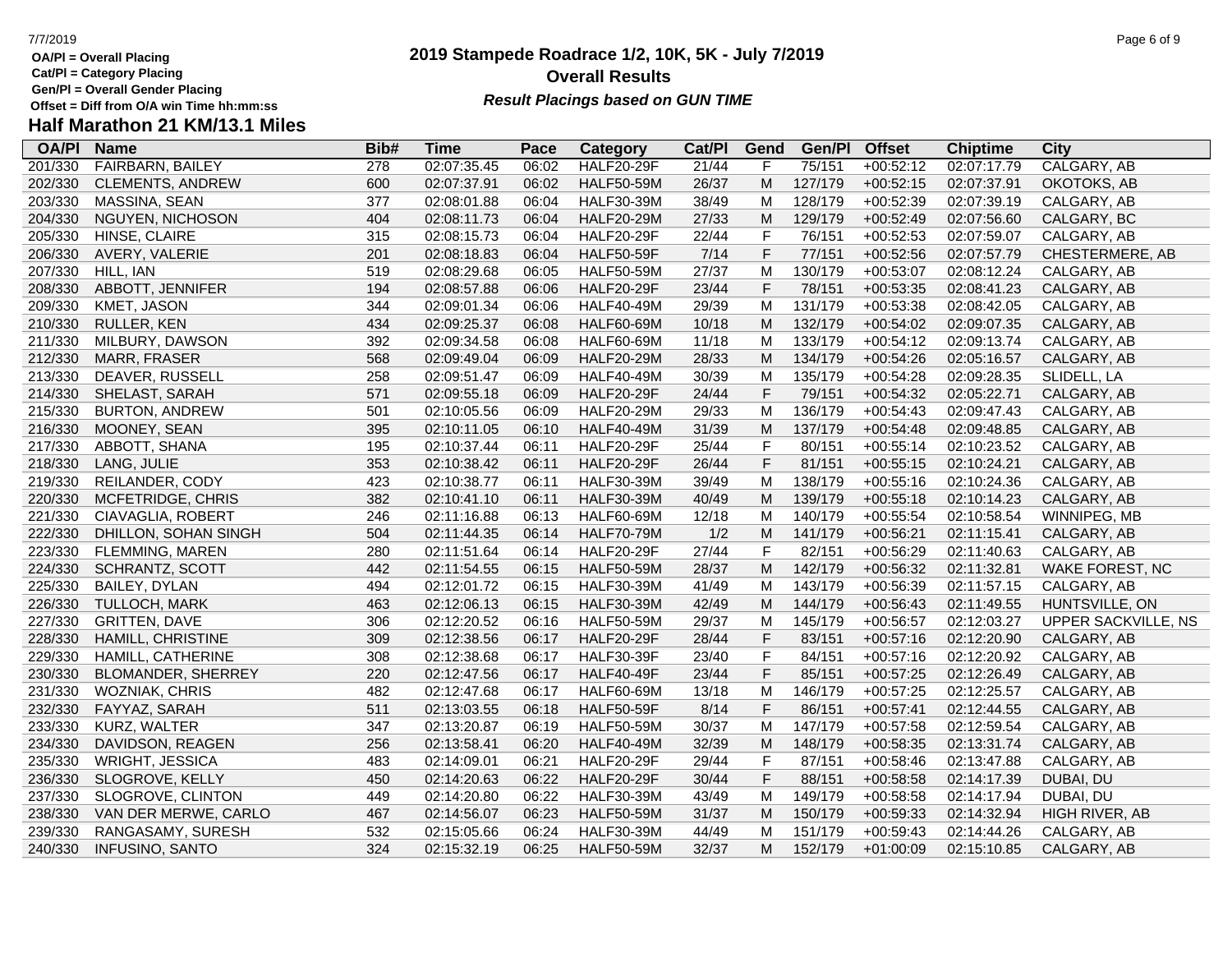**Cat/Pl = Category Placing**

**Gen/Pl = Overall Gender Placing**

# **Half Marathon 21 KM/13.1 Miles**

| <b>OA/PI</b> | <b>Name</b>                | Bib# | <b>Time</b> | Pace  | Category          | Cat/PI | Gend        | Gen/Pl  | <b>Offset</b> | <b>Chiptime</b> | City           |
|--------------|----------------------------|------|-------------|-------|-------------------|--------|-------------|---------|---------------|-----------------|----------------|
| 241/330      | FRISON, MARIO              | 286  | 02:15:57.45 | 06:26 | <b>HALF50-59M</b> | 33/37  | M           | 153/179 | $+01:00:34$   | 02:15:32.05     | CALGARY, AB    |
| 242/330      | KWON, YOUNG-MI             | 348  | 02:16:14.23 | 06:27 | <b>HALF50-59F</b> | 9/14   | $\mathsf F$ | 89/151  | $+01:00:51$   | 02:15:51.91     | CALGARY, AB    |
| 243/330      | <b>BLACKER, HOWARD</b>     | 218  | 02:16:17.33 | 06:27 | <b>HALF50-59M</b> | 34/37  | M           | 154/179 | $+01:00:54$   | 02:15:58.39     | CALGARY, AB    |
| 244/330      | <b>MADSEN, BRYAN</b>       | 369  | 02:16:38.87 | 06:28 | <b>HALF30-39M</b> | 45/49  | M           | 155/179 | $+01:01:16$   | 02:16:19.66     | OAKBANK, MB    |
| 245/330      | DUMOULIN, CHARLOTTE        | 273  | 02:16:39.62 | 06:28 | <b>HALF20-29F</b> | 31/44  | $\mathsf F$ | 90/151  | $+01:01:17$   | 02:16:15.17     | CALGARY, AB    |
| 246/330      | WARD, COLIN                | 473  | 02:16:56.63 | 06:29 | <b>HALF30-39M</b> | 46/49  | M           | 156/179 | $+01:01:34$   | 02:16:39.38     | CALGARY, AB    |
| 247/330      | CHAMBERS, GAIL             | 239  | 02:16:57.17 | 06:29 | <b>HALF40-49F</b> | 24/44  | $\mathsf F$ | 91/151  | $+01:01:34$   | 02:16:35.72     | COCHRANE, AB   |
| 248/330      | RISERBATO, ANTONINA        | 425  | 02:17:30.94 | 06:31 | <b>HALF40-49F</b> | 25/44  | $\mathsf F$ | 92/151  | $+01:02:08$   | 02:17:10.26     | CALGARY, AB    |
| 249/330      | DEUTSCHER, NORMAN          | 267  | 02:17:38.91 | 06:31 | <b>HALF70-79M</b> | 2/2    | M           | 157/179 | $+01:02:16$   | 02:17:18.74     | SASKATOON, SK  |
| 250/330      | <b>BARTON, MADISON</b>     | 207  | 02:18:11.39 | 06:32 | <b>HALF20-29F</b> | 32/44  | $\mathsf F$ | 93/151  | $+01:02:48$   | 02:17:50.46     | REVELSTOKE, BC |
| 251/330      | ROQUETTE, TIPHANIE         | 431  | 02:18:14.30 | 06:33 | <b>HALF30-39F</b> | 24/40  | $\mathsf F$ | 94/151  | $+01:02:51$   | 02:17:49.85     | CALGARY, AB    |
| 252/330      | EMMOND, SUE                | 580  | 02:18:29.32 | 06:33 | <b>HALF40-49F</b> | 26/44  | $\mathsf F$ | 95/151  | $+01:03:06$   | 02:18:10.20     | CALGARY, AB    |
| 253/330      | COTE MCKENNA, RACHEL       | 577  | 02:18:29.39 | 06:33 | <b>HALF40-49F</b> | 27/44  | $\mathsf F$ | 96/151  | $+01:03:06$   | 02:18:10.68     | CALGARY, AB    |
| 254/330      | <b>IBEABUCHI, CHINEKWU</b> | 322  | 02:19:02.86 | 06:35 | <b>HALF40-49M</b> | 33/39  | M           | 158/179 | $+01:03:40$   | 02:18:39.73     | CALGARY, AB    |
| 255/330      | LANCIAULT, JEAN-CHARLES    | 351  | 02:19:07.81 | 06:35 | <b>HALF40-49M</b> | 34/39  | M           | 159/179 | $+01:03:45$   | 02:18:43.17     | CALGARY, AB    |
| 256/330      | SHARMA, AMIT               | 560  | 02:19:08.82 | 06:35 | <b>HALF30-39M</b> | 47/49  | M           | 160/179 | $+01:03:46$   | 02:18:42.62     | MILTON, ON     |
| 257/330      | LINGE, ANGELIQUE           | 567  | 02:19:30.40 | 06:36 | <b>HALF40-49F</b> | 28/44  | $\mathsf F$ | 97/151  | $+01:04:07$   | 02:19:12.67     | CALGARY, AB    |
| 258/330      | MONTGOMERY, LISA           | 394  | 02:19:34.29 | 06:36 | <b>HALF40-49F</b> | 29/44  | $\mathsf F$ | 98/151  | $+01:04:11$   | 02:19:10.55     | CALGARY, AB    |
| 259/330      | JAYASELLAN, JAYAMALAR      | 328  | 02:19:48.92 | 06:37 | <b>HALF40-49F</b> | 30/44  | $\mathsf F$ | 99/151  | $+01:04:26$   | 02:19:43.06     | CALGARY, AB    |
| 260/330      | CASEY, JEFF                | 237  | 02:19:56.75 | 06:37 | <b>HALF40-49M</b> | 35/39  | M           | 161/179 | $+01:04:34$   | 02:19:32.41     | CALGARY, AB    |
| 261/330      | HUTCHINSON, LAURIE         | 520  | 02:20:23.25 | 06:39 | <b>HALF50-59F</b> | 10/14  | $\mathsf F$ | 100/151 | $+01:05:00$   | 02:20:03.15     | CALGARY, AB    |
| 262/330      | DUKELOW, JANICE            | 271  | 02:20:37.39 | 06:39 | <b>HALF40-49F</b> | 31/44  | $\mathsf F$ | 101/151 | $+01:05:14$   | 02:20:23.56     | CALGARY, AB    |
| 263/330      | KOWALENKO, RACHEL          | 345  | 02:21:56.28 | 06:43 | <b>HALF30-39F</b> | 25/40  | $\mathsf F$ | 102/151 | $+01:06:33$   | 02:21:32.24     | CALGARY, AB    |
| 264/330      | <b>BRANDWAGT, JOHN</b>     | 229  | 02:21:59.77 | 06:43 | <b>HALF60-69M</b> | 14/18  | M           | 162/179 | $+01:06:37$   | 02:21:33.48     | CALGARY, AB    |
| 265/330      | JARRELL, STEVEN            | 327  | 02:22:23.11 | 06:44 | <b>HALF20-29M</b> | 30/33  | М           | 163/179 | $+01:07:00$   | 02:22:02.61     | CALGARY, AB    |
| 266/330      | JARRELL, JIM               | 326  | 02:22:24.57 | 06:44 | <b>HALF60-69M</b> | 15/18  | M           | 164/179 | $+01:07:02$   | 02:22:03.74     | CALGARY, AB    |
| 267/330      | MULDOON, KELSEY            | 399  | 02:22:26.28 | 06:45 | <b>HALF20-29F</b> | 33/44  | $\mathsf F$ | 103/151 | $+01:07:03$   | 02:22:01.18     | CALGARY, AB    |
| 268/330      | <b>MCKAIN, AMBER</b>       | 385  | 02:23:08.48 | 06:47 | <b>HALF30-39F</b> | 26/40  | $\mathsf F$ | 104/151 | $+01:07:45$   | 02:22:39.89     | CALGARY, AB    |
| 269/330      | HUGHES, AIA                | 321  | 02:24:15.14 | 06:50 | <b>HALF40-49F</b> | 32/44  | $\mathsf F$ | 105/151 | $+01:08:52$   | 02:23:55.25     | STRATHMORE, AB |
| 270/330      | DORE, JENNIFER             | 505  | 02:24:42.33 | 06:51 | <b>HALF30-39F</b> | 27/40  | $\mathsf F$ | 106/151 | $+01:09:19$   | 02:24:15.94     | CALGARY, AB    |
| 271/330      | RIVERA, KATHERINE          | 426  | 02:24:51.85 | 06:51 | <b>HALF30-39F</b> | 28/40  | $\mathsf F$ | 107/151 | +01:09:29     | 02:24:40.17     | CALGARY, AB    |
| 272/330      | FROSTAD, CHERYL            | 287  | 02:27:27.73 | 06:59 | <b>HALF50-59F</b> | 11/14  | $\mathsf F$ | 108/151 | $+01:12:05$   | 02:27:01.26     | CALGARY, AB    |
| 273/330      | NEARY-ZAJICZEK, MICHELLE   | 401  | 02:28:03.10 | 07:00 | <b>HALF30-39F</b> | 29/40  | $\mathsf F$ | 109/151 | $+01:12:40$   | 02:27:39.92     | MORDEN, EN     |
| 274/330      | NEARY-ZAJICZEK, LYDIA      | 400  | 02:28:03.38 | 07:00 | <b>HALF30-39F</b> | 30/40  | $\mathsf F$ | 110/151 | $+01:12:40$   | 02:27:40.12     | MORDEN, EN     |
| 275/330      | ZANIECKI, TOM              | 486  | 02:28:17.86 | 07:01 | <b>HALF40-49M</b> | 36/39  | M           | 165/179 | $+01:12:55$   | 02:27:21.37     | CALGARY, AB    |
| 276/330      | <b>WEISS, KERRI</b>        | 540  | 02:28:21.47 | 07:01 | <b>HALF40-49F</b> | 33/44  | $\mathsf F$ | 111/151 | $+01:12:58$   | 02:27:56.07     | CALGARY, AB    |
| 277/330      | LUCAS, DANA                | 364  | 02:28:32.72 | 07:02 | <b>HALF20-29F</b> | 34/44  | F           | 112/151 | $+01:13:10$   | 02:28:09.35     | SASKATOON, SK  |
| 278/330      | ZERK, SHARON               | 490  | 02:28:37.08 | 07:02 | <b>HALF40-49F</b> | 34/44  | $\mathsf F$ | 113/151 | $+01:13:14$   | 02:28:29.32     | CALGARY, AB    |
| 279/330      | DUMONT, MICHELLE           | 272  | 02:28:41.04 | 07:02 | <b>HALF20-29F</b> | 35/44  | $\mathsf F$ | 114/151 | $+01:13:18$   | 02:28:17.62     | CALGARY, AB    |
| 280/330      | HALL, DEBORAH              | 515  | 02:29:04.45 | 07:03 | <b>HALF40-49F</b> | 35/44  | F           | 115/151 | $+01:13:41$   | 02:28:37.10     | CALGARY, AB    |

## **2019 Stampede Roadrace 1/2, 10K, 5K - July 7/2019 Overall Results Result Placings based on GUN TIME**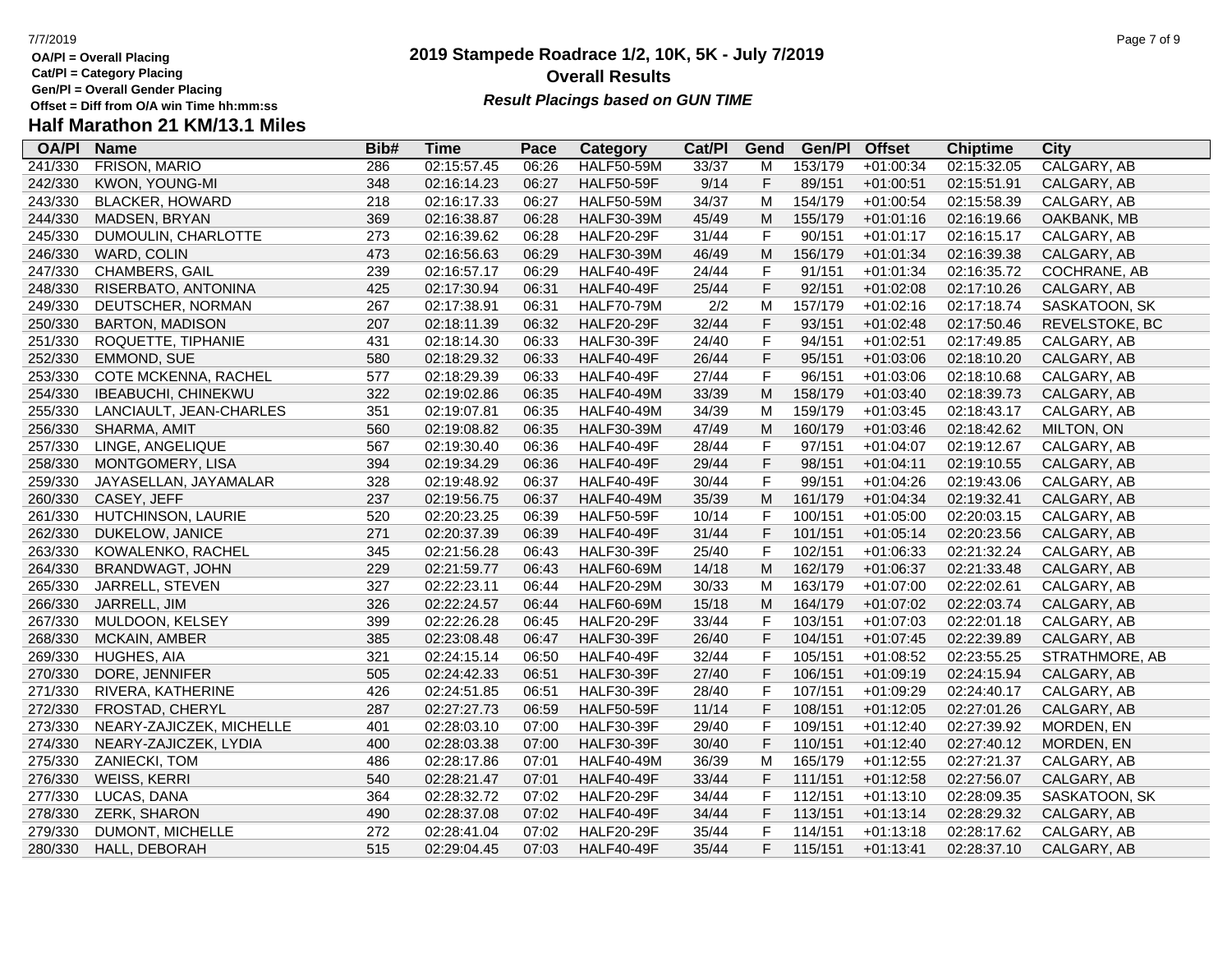**Cat/Pl = Category Placing**

**Gen/Pl = Overall Gender Placing**

# **Half Marathon 21 KM/13.1 Miles**

| <b>OA/PI</b> | <b>Name</b>               | Bib# | <b>Time</b> | Pace  | <b>Category</b>   | Cat/PI | Gend           | Gen/Pl  | <b>Offset</b> | <b>Chiptime</b> | <b>City</b>      |
|--------------|---------------------------|------|-------------|-------|-------------------|--------|----------------|---------|---------------|-----------------|------------------|
| 281/330      | LIU, CELINE               | 361  | 02:30:12.24 | 07:07 | <b>HALF20-29F</b> | 36/44  | F              | 116/151 | $+01:14:49$   | 02:29:44.80     | VANCOUVER, BC    |
| 282/330      | MCGIBBON, RACHEL          | 383  | 02:30:18.36 | 07:07 | <b>HALF20-29F</b> | 37/44  | $\mathsf F$    | 117/151 | $+01:14:55$   | 02:30:05.97     | CALGARY, AB      |
| 283/330      | <b>CARTEN, NICOLE</b>     | 576  | 02:30:18.40 | 07:07 | <b>HALF20-29F</b> | 38/44  | $\mathsf F$    | 118/151 | $+01:14:55$   | 02:30:06.30     | CALGARY, AB      |
| 284/330      | SMITH, MALCOLM            | 451  | 02:30:25.69 | 07:07 | <b>HALF50-59M</b> | 35/37  | M              | 166/179 | $+01:15:03$   | 02:30:00.79     | CALGARY, AB      |
| 285/330      | TAEKEMA, KASIA            | 456  | 02:30:27.38 | 07:07 | <b>HALF30-39F</b> | 31/40  | $\mathsf{F}$   | 119/151 | $+01:15:04$   | 02:30:05.99     | AIRDRIE, AB      |
| 286/330      | MCDONALD, CARLIE          | 380  | 02:30:39.78 | 07:08 | <b>HALF30-39F</b> | 32/40  | $\mathsf F$    | 120/151 | $+01:15:17$   | 02:30:15.23     | CALGARY, AB      |
| 287/330      | MANN, AMAR                | 372  | 02:31:58.41 | 07:12 | <b>HALF30-39M</b> | 48/49  | M              | 167/179 | $+01:16:35$   | 02:31:49.82     | CALGARY, AB      |
| 288/330      | MCADAM, TRACI             | 526  | 02:31:58.71 | 07:12 | <b>HALF40-49F</b> | 36/44  | $\mathsf F$    | 121/151 | $+01:16:36$   | 02:31:35.57     | CALGARY, AB      |
| 289/330      | ZILKOWSKY, BREANNE        | 491  | 02:32:02.27 | 07:12 | <b>HALF20-29F</b> | 39/44  | $\mathsf F$    | 122/151 | $+01:16:39$   | 02:31:34.80     | RED DEER, AB     |
| 290/330      | CAMPUSANO, CATALINA       | 235  | 02:32:36.75 | 07:13 | <b>HALF20-29F</b> | 40/44  | $\mathsf F$    | 123/151 | $+01:17:14$   | 02:32:21.39     | CALGARY, AB      |
| 291/330      | NIEMAN, PETER             | 406  | 02:32:36.84 | 07:13 | <b>HALF60-69M</b> | 16/18  | M              | 168/179 | $+01:17:14$   | 02:32:07.35     | CALGARY, AB      |
| 292/330      | DEVERA, PATRICK           | 269  | 02:34:41.20 | 07:19 | <b>HALF30-39M</b> | 49/49  | M              | 169/179 | $+01:19:18$   | 02:34:15.52     | CALGARY, AB      |
| 293/330      | <b>GHUMMAN, BILLY</b>     | 297  | 02:35:23.81 | 07:21 | <b>HALF20-29M</b> | 31/33  | M              | 170/179 | $+01:20:01$   | 02:35:15.23     | CALGARY, AB      |
| 294/330      | FABRETTI, SARA            | 509  | 02:35:33.11 | 07:22 | <b>HALF40-49F</b> | 37/44  | $\mathsf F$    | 124/151 | $+01:20:10$   | 02:35:28.31     | RED DEER, AB     |
| 295/330      | <b>FABRETTI, DAVID</b>    | 508  | 02:35:33.58 | 07:22 | <b>HALF50-59M</b> | 36/37  | M              | 171/179 | $+01:20:11$   | 02:35:28.96     | RED DEER, AB     |
| 296/330      | LE, JOHN                  | 356  | 02:36:31.22 | 07:25 | <b>HALF50-59M</b> | 37/37  | M              | 172/179 | $+01:21:08$   | 02:36:02.49     | CALGARY, AB      |
| 297/330      | <b>GERRITS, CATHERINE</b> | 296  | 02:37:06.89 | 07:26 | <b>HALF30-39F</b> | 33/40  | $\mathsf F$    | 125/151 | $+01:21:44$   | 02:36:27.48     | CALGARY, AB      |
| 298/330      | <b>BUGEJA, LINDY</b>      | 231  | 02:37:07.03 | 07:26 | <b>HALF50-59F</b> | 12/14  | $\mathsf F$    | 126/151 | $+01:21:44$   | 02:36:43.66     | CALGARY, AB      |
| 299/330      | GAVIGAN, REBECCA          | 292  | 02:37:24.51 | 07:27 | <b>HALF40-49F</b> | 38/44  | $\mathsf F$    | 127/151 | $+01:22:01$   | 02:37:02.89     | WAKE FOREST, NC  |
| 300/330      | DIEM, FABRICATI           | 548  | 02:37:50.00 | 07:28 | <b>HALF40-49M</b> | 37/39  | M              | 173/179 | $+01:22:27$   | 02:37:20.87     | CALGARY, AB      |
| 301/330      | JONES, JUSTIN             | 333  | 02:37:52.66 | 07:28 | <b>HALF40-49M</b> | 38/39  | M              | 174/179 | $+01:22:30$   | 02:37:36.96     | CALGARY, AB      |
| 302/330      | DE FABRITUS, LAURIANE     | 257  | 02:38:03.58 | 07:29 | <b>HALF30-39F</b> | 34/40  | $\mathsf F$    | 128/151 | $+01:22:41$   | 02:37:36.49     | MARSEILLE, PR    |
| 303/330      | RAINEY, LOUISE            | 421  | 02:39:50.27 | 07:34 | <b>HALF30-39F</b> | 35/40  | $\mathsf{F}$   | 129/151 | $+01:24:27$   | 02:39:48.89     | CALGARY, AB      |
| 304/330      | LINSANGAN, MARVIN         | 358  | 02:41:34.31 | 07:39 | <b>HALF20-29M</b> | 32/33  | M              | 175/179 | $+01:26:11$   | 02:41:28.83     | CALGARY, AB      |
| 305/330      | POWELL, YVETTE            | 417  | 02:42:20.36 | 07:41 | <b>HALF40-49F</b> | 39/44  | $\mathsf F$    | 130/151 | $+01:26:57$   | 02:41:50.41     | LOS ALAMITOS, CA |
| 306/330      | SPENCER, JANICE           | 538  | 02:42:22.82 | 07:41 | <b>HALF40-49F</b> | 40/44  | $\mathsf F$    | 131/151 | $+01:27:00$   | 02:41:54.62     | CALGARY, AB      |
| 307/330      | <b>GREAVES, LISA</b>      | 513  | 02:42:23.57 | 07:41 | <b>HALF50-59F</b> | 13/14  | $\mathsf F$    | 132/151 | $+01:27:01$   | 02:41:55.37     | CALGARY, AB      |
| 308/330      | MENDEZ, ANNA LYN          | 528  | 02:43:39.02 | 07:45 | <b>HALF30-39F</b> | 36/40  | $\mathsf F$    | 133/151 | $+01:28:16$   | 02:43:07.69     | CALGARY, AB      |
| 309/330      | FAHR, HEATHER             | 277  | 02:46:28.96 | 07:53 | <b>HALF30-39F</b> | 37/40  | $\overline{F}$ | 134/151 | $+01:31:06$   | 02:46:03.23     | CALGARY, AB      |
| 310/330      | SMITH, PRESTON            | 588  | 02:46:29.01 | 07:53 | <b>HALF60-69M</b> | 17/18  | M              | 176/179 | $+01:31:06$   | 02:46:03.29     | SASKATOON, SK    |
| 311/330      | TAYLOR, MACEY             | 458  | 02:49:08.64 | 08:00 | <b>HALF20-29F</b> | 41/44  | $\mathsf F$    | 135/151 | $+01:33:46$   | 02:48:44.78     | CALGARY, AB      |
| 312/330      | SIENNICKI, NICHOLAS       | 447  | 02:50:22.51 | 08:04 | <b>HALF20-29M</b> | 33/33  | M              | 177/179 | $+01:34:59$   | 02:49:51.48     | CALGARY, AB      |
| 313/330      | DELGADO, DANIELA          | 259  | 02:51:26.08 | 08:07 | <b>HALF20-29F</b> | 42/44  | $\mathsf F$    | 136/151 | $+01:36:03$   | 02:51:02.95     | CALGARY, AB      |
| 314/330      | <b>CROSSMAN, RACHEL</b>   | 252  | 02:51:29.03 | 08:07 | <b>HALF20-29F</b> | 43/44  | $\mathsf F$    | 137/151 | $+01:36:06$   | 02:51:05.91     | AIRDRIE, AB      |
| 315/330      | JILES, GAIL               | 331  | 02:51:58.58 | 08:09 | <b>HALF70-79F</b> | 1/3    | $\mathsf F$    | 138/151 | $+01:36:36$   | 02:51:56.89     | ANAHEIM, CA      |
| 316/330      | DEVERA, KELLY             | 268  | 02:57:17.94 | 08:24 | <b>HALF30-39F</b> | 38/40  | $\mathsf F$    | 139/151 | $+01:41:55$   | 02:57:15.59     | CALGARY, AB      |
| 317/330      | JEWORSKI, CHARITY         | 330  | 02:59:22.39 | 08:30 | <b>HALF40-49F</b> | 41/44  | $\overline{F}$ | 140/151 | $+01:43:59$   | 02:59:19.28     | CALGARY, AB      |
| 318/330      | <b>BURWASH, GLORINDA</b>  | 233  | 02:59:53.85 | 08:31 | <b>HALF40-49F</b> | 42/44  | $\mathsf F$    | 141/151 | $+01:44:31$   | 02:59:53.52     | CALGARY, AB      |
| 319/330      | <b>BURWASH, TROY</b>      | 234  | 02:59:54.24 | 08:31 | <b>HALF40-49M</b> | 39/39  | M              | 178/179 | $+01:44:31$   | 02:59:53.52     | CALGARY, AB      |
| 320/330      | GARDNER, JEAN             | 289  | 03:00:22.63 | 08:32 | <b>HALF70-79F</b> | 2/3    | F              | 142/151 | $+01:45:00$   | 03:00:20.46     | ANAHEIM, CA      |

## **2019 Stampede Roadrace 1/2, 10K, 5K - July 7/2019** 7/7/2019 Page 8 of 9 **Overall Results Result Placings based on GUN TIME**